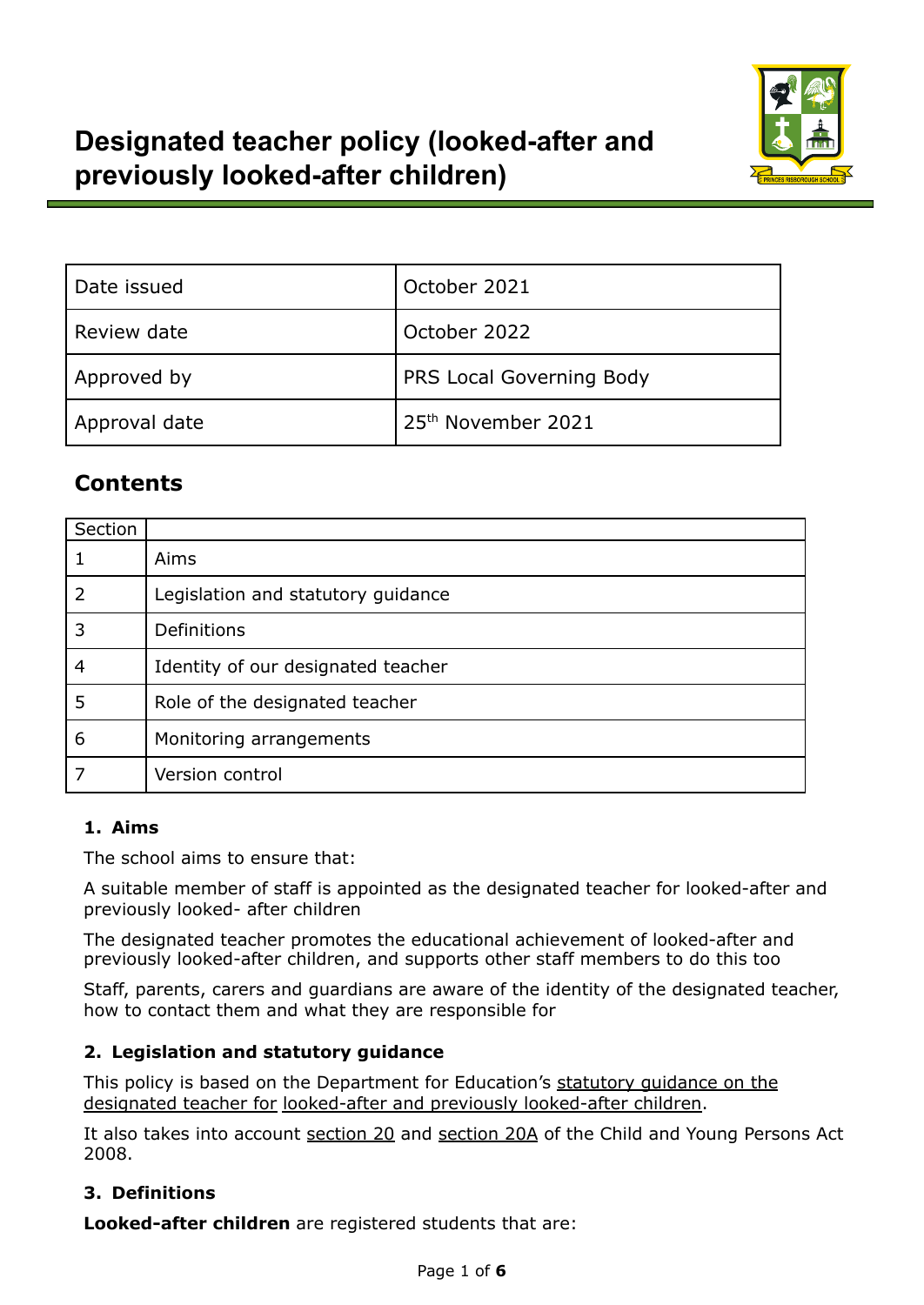- In the care of a local authority, or
- Provided with accommodation by a local authority in the exercise of its social services functions, for a continuous period of more than 24 hours

**Previously looked-after children** are registered students that fall into either of these categories: They were looked after by a local authority but ceased to be as a result of any of the following:

- A child arrangements order, which includes arrangements relating to who the child lives with and when they are to live with them
- A special guardianship order
- An adoption order

They appear to have:

- Been in state care in a place outside of England and Wales because they would not have otherwise been cared for adequately, and
- Ceased to be in that state care as a result of being adopted

**Personal education plan (PEP)** is part of a looked-after child's care plan that is developed with the school. It forms a record of what needs to happen and who will make it happen to ensure the child reaches their full potential.

**Virtual school head (VSH)** is a local authority officer responsible for promoting the educational achievement of their authority's looked-after children, working across schools to monitor and support these students as if they were in a single school. The VSH is also responsible for providing information and advice to schools, parents and guardians in respect of previously looked-after children.

**Contact:** The Virtual School, Buckinghamshire Council, 4th Floor, Walton Street Offices, Walton Street, Aylesbury, Bucks, HP20 1UZ [01296](https://www.buckscc.gov.uk/services/education/schools/the-virtual-school/contact-the-virtual-school/01296387047) 387 047 [thevirtualschool@buckinghamshire.gov.uk](mailto:thevirtualschool@buckinghamshire.gov.uk)

### **4. Identity of our designated teacher**

Our designated teacher is Mike Durose

You can contact them by phoning the school on 01844 345496

Our designated teacher takes lead responsibility for promoting the educational achievement of looked-after and previously looked-after children at our school. They are your initial point of contact for any of the matters set out in the section below.

#### **5. Role of the designated teacher**

#### **Leadership responsibilities**

The designated teacher will:

- Act as a central point of initial contact within the school for any matters involving looked-after and previously looked-after children
- Promote the educational achievement of every looked-after and previously looked-after child on roll by:
	- Working with VSHs
	- Promoting a whole school culture where the needs of these students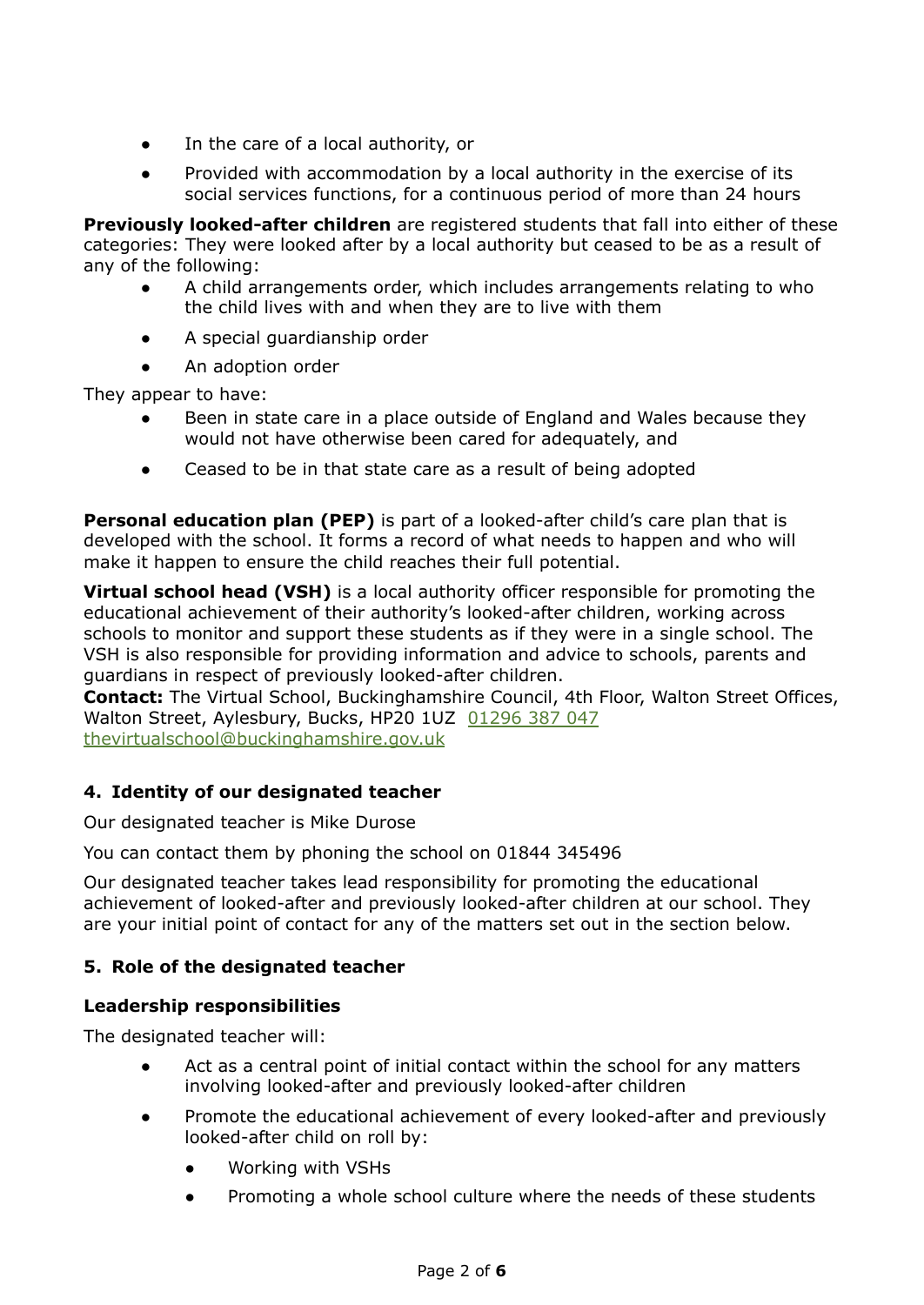matter and are prioritized

- Take lead responsibility for ensuring school staff understand:
- The things which can affect how looked-after and previously looked-after children learn and achieve
- How the whole school supports the educational achievement of these students
- Contribute to the development and review of whole school policies to ensure they consider the needs of looked-after and previously looked-after children
- Promote a culture in which looked-after and previously looked-after children are encouraged and supported to engage with their education and other school activities
- Act as a source of advice for teachers about working with looked-after and previously looked-after children
- Work directly with looked-after and previously looked-after children and their carers, parents and guardians to promote good home-school links, support progress and encourage high aspirations
- Have lead responsibility for the development and implementation of looked-after children's PEPs
- Work closely with the school's designated safeguarding lead to ensure that any safeguarding concerns regarding looked-after and previously looked-after children are quickly and effectively responded to
- Involve parents and guardians of previously looked-after children in decisions affecting their child's education

#### **Supporting looked-after children**

The designated teacher will:

- Make sure looked-after children's PEPs meet their needs by working closely with other teachers to assess each child's specific educational needs
- Have overall responsibility for leading the process of target-setting in PEPs
- Monitor and track how looked-after children's attainment progresses under their PEPs
- If a child is not on track to meet their targets, be instrumental in agreeing the best way forward with them in order to make progress, and ensure that this is reflected in their PEP
- Ensure the identified actions of PEPs are put in place
- During the development and review of PEPs, help the school and relevant local authority decide what arrangements work best for students
- Ensure that:
	- A looked-after child's PEP is reviewed before the statutory review of their care plan – this includes making sure the PEP is up to date and contains any new information since the last PEP review, including whether agreed provision is being delivered
	- PEPs are clear about what has or has not been taken forward, noting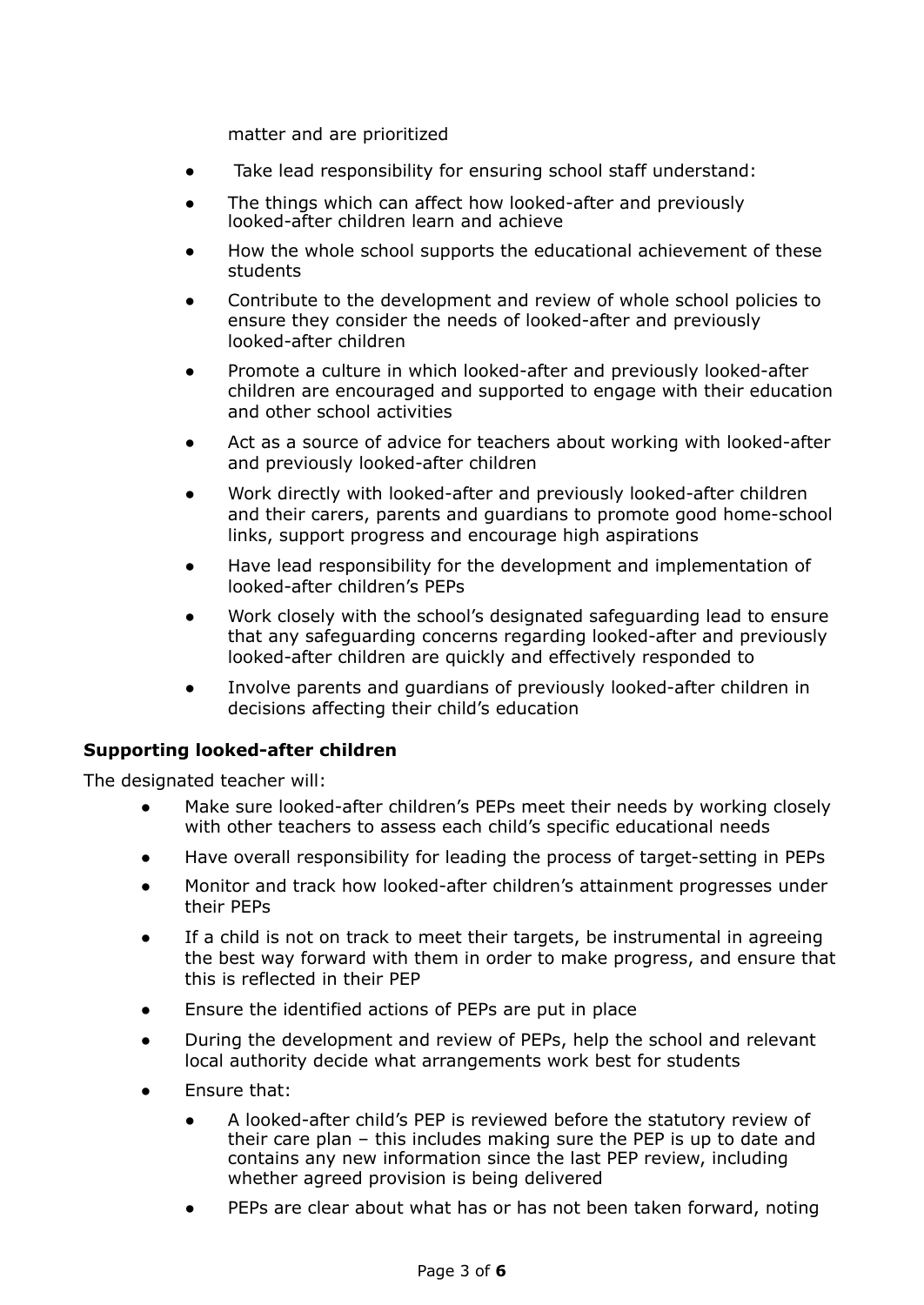what resources may be required to further support the child and from where these may be sourced

- The updated PEP is passed to the child's social worker and VSH ahead of the statutory review of their care plan
- Transfer a looked-after child's PEP to their next school or college, making sure it is up to date and that the local authority responsible for looking after them has the most recent version

#### **Supporting both looked-after children and previously looked-after children**

The designated teacher will:

- Ensure the specific needs of looked-after and previously looked-after children are understood by staff and reflected in how the school uses pupil premium funding
- Work with VSHs to agree how pupil premium funding for looked-after children can most effectively be used to improve their attainment
- Help raise the awareness of parents and guardians of previously looked-after children about pupil premium funding and other support for these children
- Play a key part in decisions on how pupil premium funding is used to support previously looked-after children
- Encourage parents' and guardians' involvement in deciding how pupil premium funding is used to support their child, and be the main contact for queries about its use
- Ensure teachers have awareness and understanding of the specific needs of looked-after and previously looked-after children in areas like attendance, homework, behaviour and future career planning
- Be aware of the special educational needs (SEN) of looked-after and previously looked-after children, and make sure teachers also have awareness and understanding of this
- Ensure the SEND code of [practice,](https://www.gov.uk/government/publications/send-code-of-practice-0-to-25) as it relates to looked-after children, is followed
- Make sure PEPs work in harmony with any education, health and care (EHC) plans that a looked-after child may have
- Ensure that, with the help of VSHs, they have the skills to identify signs of potential SEN issues in looked- after and previously looked-after children, and know how to access further assessment and support where necessary
- Ensure that they and other staff can identify signs of potential mental health issues in looked-after and previously looked-after children and understand where the school can draw on specialist services
- Put in place arrangements to ensure that looked after children have their wishes and feelings recorded, and use the results of these SDQs to inform PEPs
- Put in place mechanisms for understanding the emotional and behavioural needs of previously looked- after children

#### **Relationships beyond the school**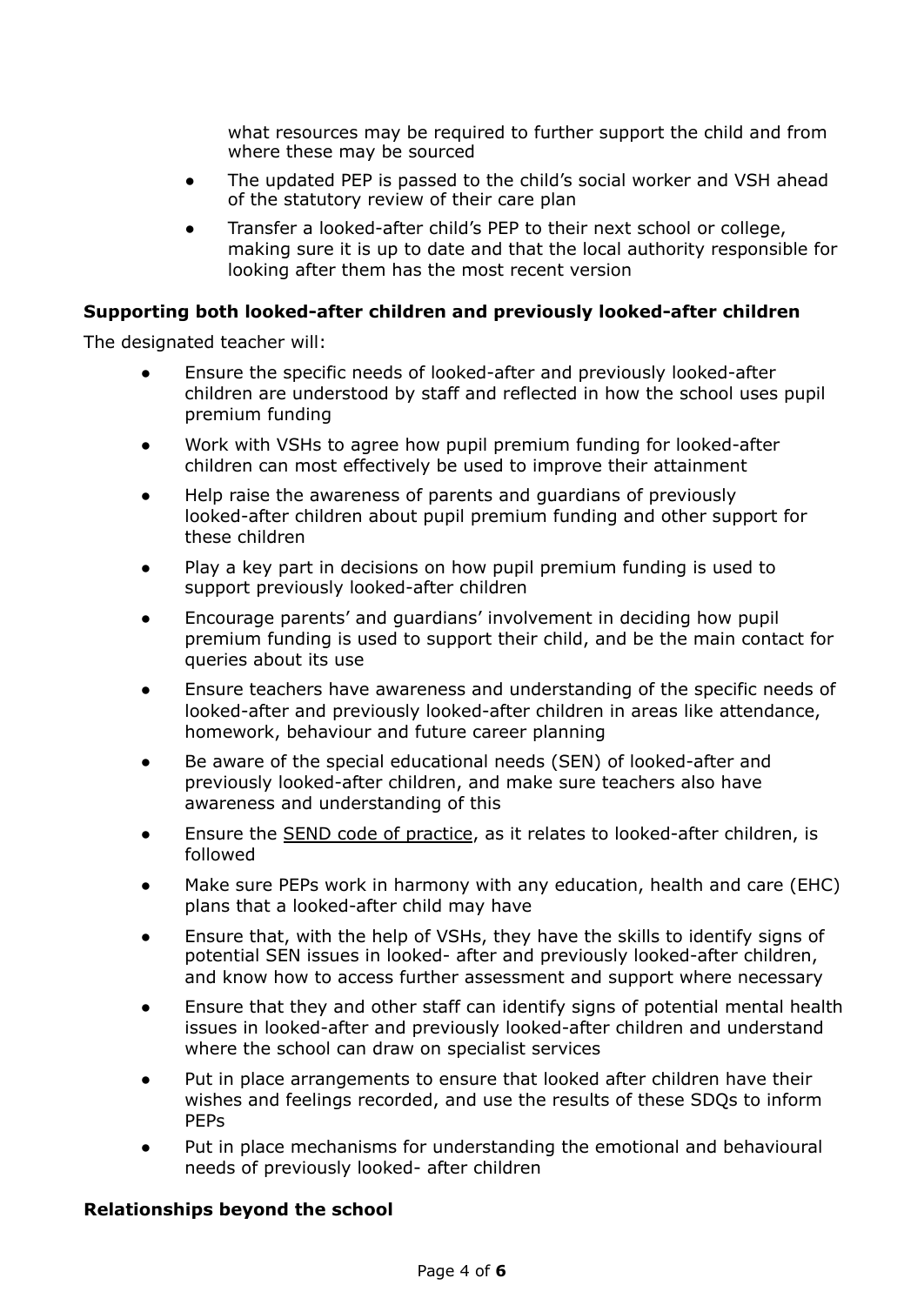The designated teacher will:

- Proactively engage with social workers and other professionals to enable the school to respond effectively to the needs of looked-after and previously looked-after children
- Discuss with social workers how the school should engage with birth parents, and ensure the school is clear about who has parental responsibility and what information can be shared with whom
- Be open and accessible to parents and guardians of previously looked-after children and encourage them to be actively involved in their children's education
- Proactively build relationships with local authority professionals, such as VSHs and SEN departments
- Consider how the school works with others outside of the school to maximise the stability of education for looked-after children, such as:
	- Finding ways of making sure the latest information about educational progress is available to contribute to the statutory review of care plans
	- Ensuring mechanisms are in place to inform VSHs when looked-after children are absent without authorisation and work with the responsible authority to take appropriate safeguarding action
	- Talking to the child's social worker and/or other relevant parties in the local authority regarding any decisions about changes in care placements which will disrupt the child's education, providing advice about the likely impact and what the local authority should do to minimise disruption
	- Making sure that, if a looked-after child moves school, their new designated teacher receives any information needed to help the transition process
	- Seek advice from VSHs about meeting the needs of individual previously looked-after children, but only with the agreement of their parents or guardians
- Make sure that for each looked-after child:
- There's an agreed process for how the school works in partnership with the child's carer and other professionals, such as their social worker, in order to review and develop educational progress
- School policies are communicated to their carer and social worker and, where appropriate, birth parents
- Teachers know the most appropriate person to contact where necessary, such as who has the authority to sign permission slips
- Where a looked-after child is at risk of exclusion:
	- Contact the VSH as soon as possible so they can help the school decide how to support the child to improve their behaviour and avoid exclusion becoming necessary
	- Working with the VSH and child's carers, consider what additional assessment and support needs to be put in place to address the causes of the child's behaviour
	- Where a previously looked-after child is at risk of exclusion, talk to the